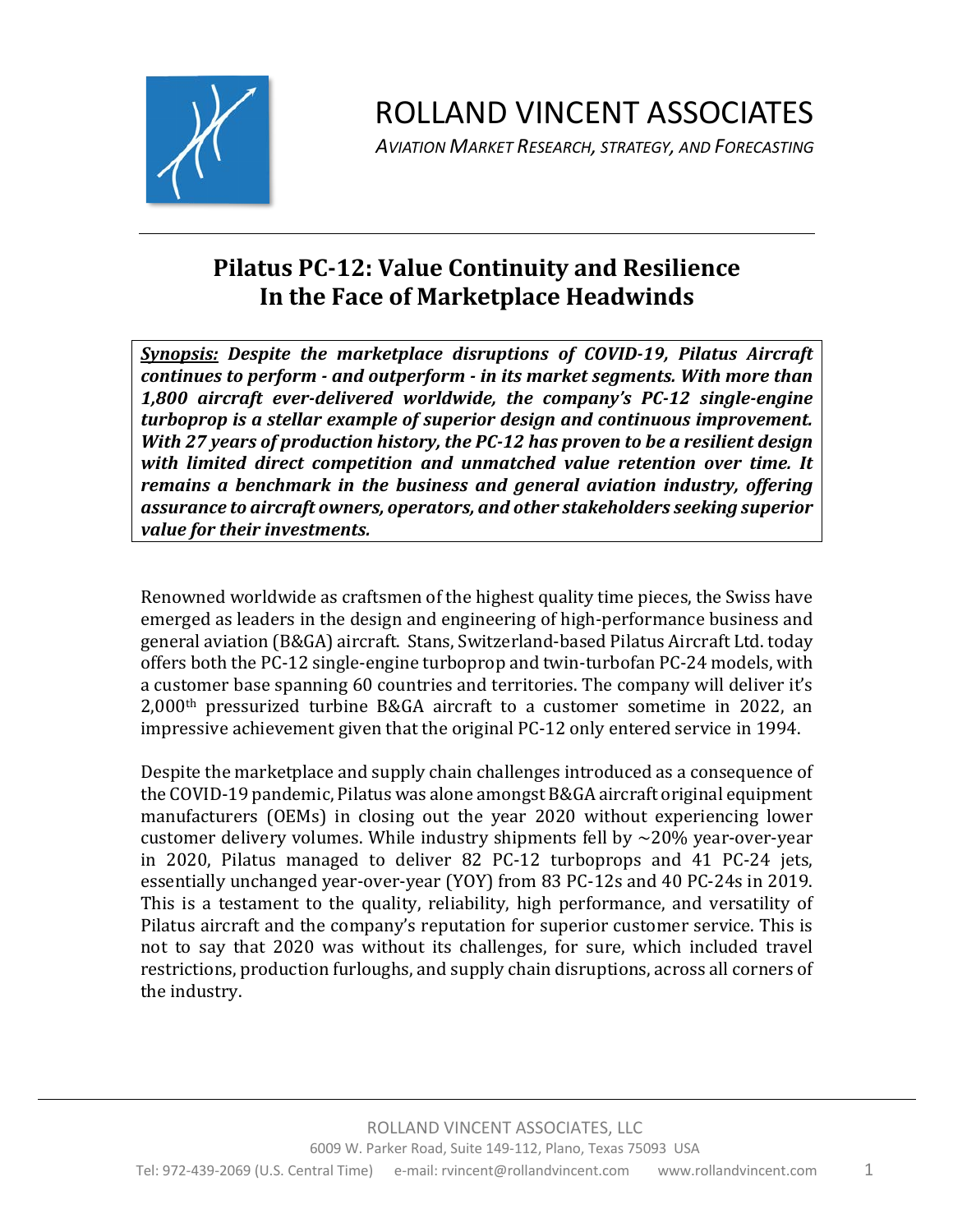

*AVIATION MARKET RESEARCH, STRATEGY, AND FORECASTING*

Based on our prior analyses and continuing to this day, we have been able to consistently determine that Pilatus aircraft retain their value long after factory delivery, a situation that has not changed despite the gyrations of the marketplace in the coronavirus era. Led by the venerable  $PC-12$ , residual value retention is a consistent hallmark of the Pilatus Aircraft brand that delivers direct benefits to aircraft owners / operators, equipment financiers and lessors, and other stakeholders. Existing and prospective customers are wise to include value retention as a key consideration in their aircraft evaluation and selection process, in addition to the more traditional decision criteria of mission capability, cabin size, payload range, speed, and runway performance.

In the world of transportation equipment, asset depreciation is a fact of life, and aircraft are no exception. While the impacts of the COVID-19 pandemic continue to be felt in most sectors of the civil aviation market, the B&GA segment has fared much better than commercial aviation in weathering the worst impacts of the pandemicinduced storm. Various industry indicators, including aircraft utilization, pre-owned retail sales and leases, inventory-for-sale, and new aircraft deliveries suggest that the turboprop and light jet segments of the B&GA market have performed as well or better than the broader market to date. Amongst this group of aircraft, the Pilatus PC-12 continues to distinguish itself as an aircraft that occupies a unique market niche, combining the power, durability, and proven reliability of the Pratt & Whitney Canada PT6 engine with renowned Swiss engineering and manufacturing quality. With missions averaging  $\sim$ 250 nautical miles / 463 km worldwide over the past 12 months, the PC-12 is ideally suited to the broad array of short- to medium-range missions (including passenger, cargo, combi, utility, and specialized applications) that are at the core of the B&GA market.

Although subject to strict rules and regulations that govern international aircraft design and certification, aircraft manufacturers differ considerably in the way they approach design, engineering, manufacturing, supply chain management, sales and marketing, and customer service. While value is often seen as residing in the eyes of the beholder, aircraft simply have different pedigrees. As with most asset classes, aircraft that offer unique capabilities and that occupy "sweet spots" in the market can and will typically command a price and valuation premium, whether when sold factory-new or as a well-maintained pre-owned model. In our experience, aircraft manufacturers that consistently deliver on their promises and are disciplined regarding new product development, product enhancements, production rates, and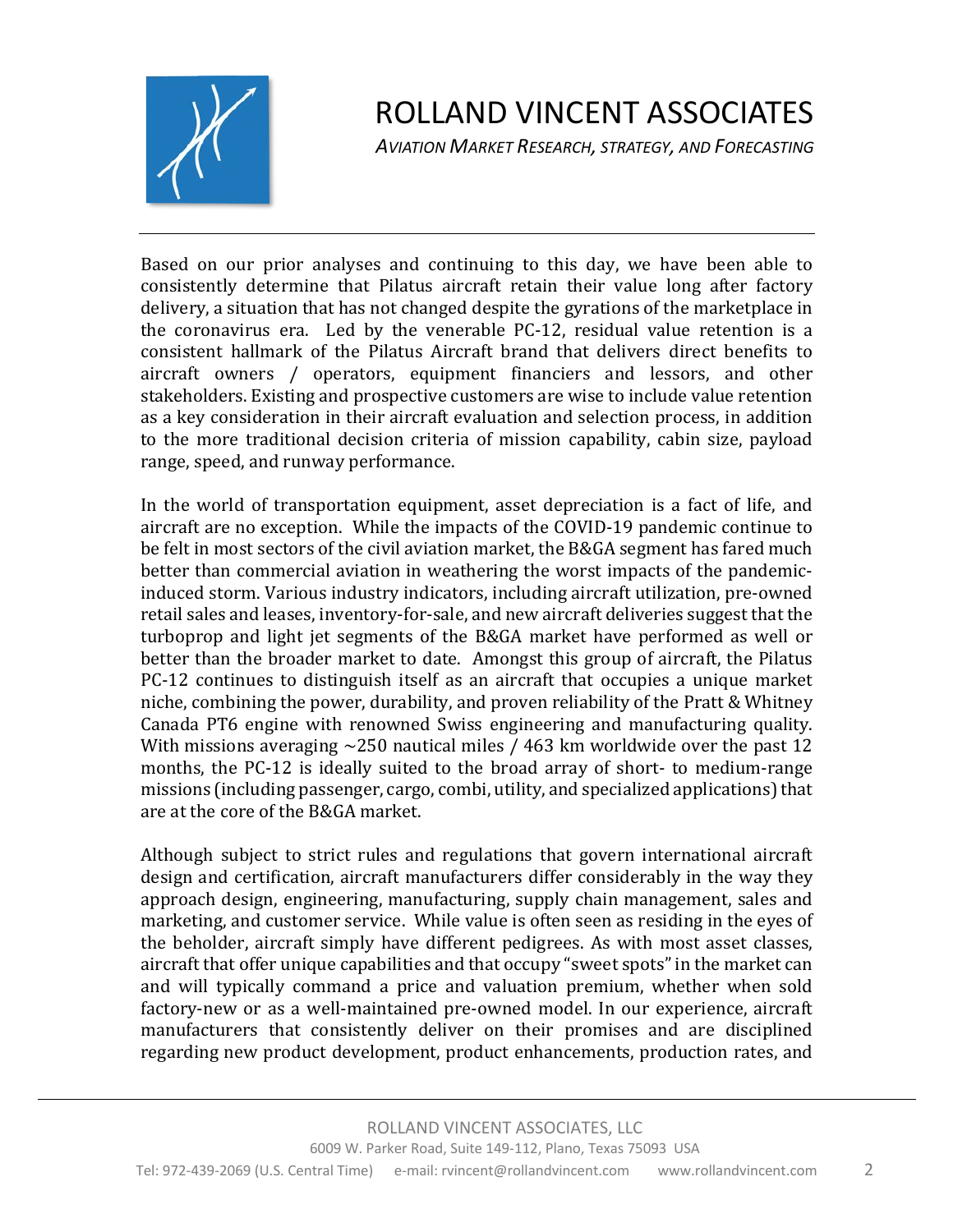

*AVIATION MARKET RESEARCH, STRATEGY, AND FORECASTING*

new aircraft price discounting will be rewarded with stronger brand reputations, higher customer loyalty, and steadier pipelines of repeat sales and referrals. As a privately-owned business with a track record of solid financial performance and selffunded capital investment, Pilatus Aircraft is clearly amongst the industry's leaders in a variety of key performance indicators that are a foundation of the company's competitive advantage. Fast approaching a combined fleet of 2,000 PC-12 turboprops and PC-24 twin jets, Pilatus Aircraft has emerged as one of the premier OEMs in the B&GA industry. The company's operational and financial performance throughout an unprecedented global health crisis has demonstrated resilience, adaptability, and versatility, characteristics of an organization that is positioned to accelerate and outperform the overall B&GA market again in 2021.

For those considering the purchase of or investment in a Pilatus PC-12 aircraft, we offer the following assessment of the state of today's market, specifically addressing the market value of the PC-12 over time relative to other aircraft in the pressurized turboprop and very light jet segments.

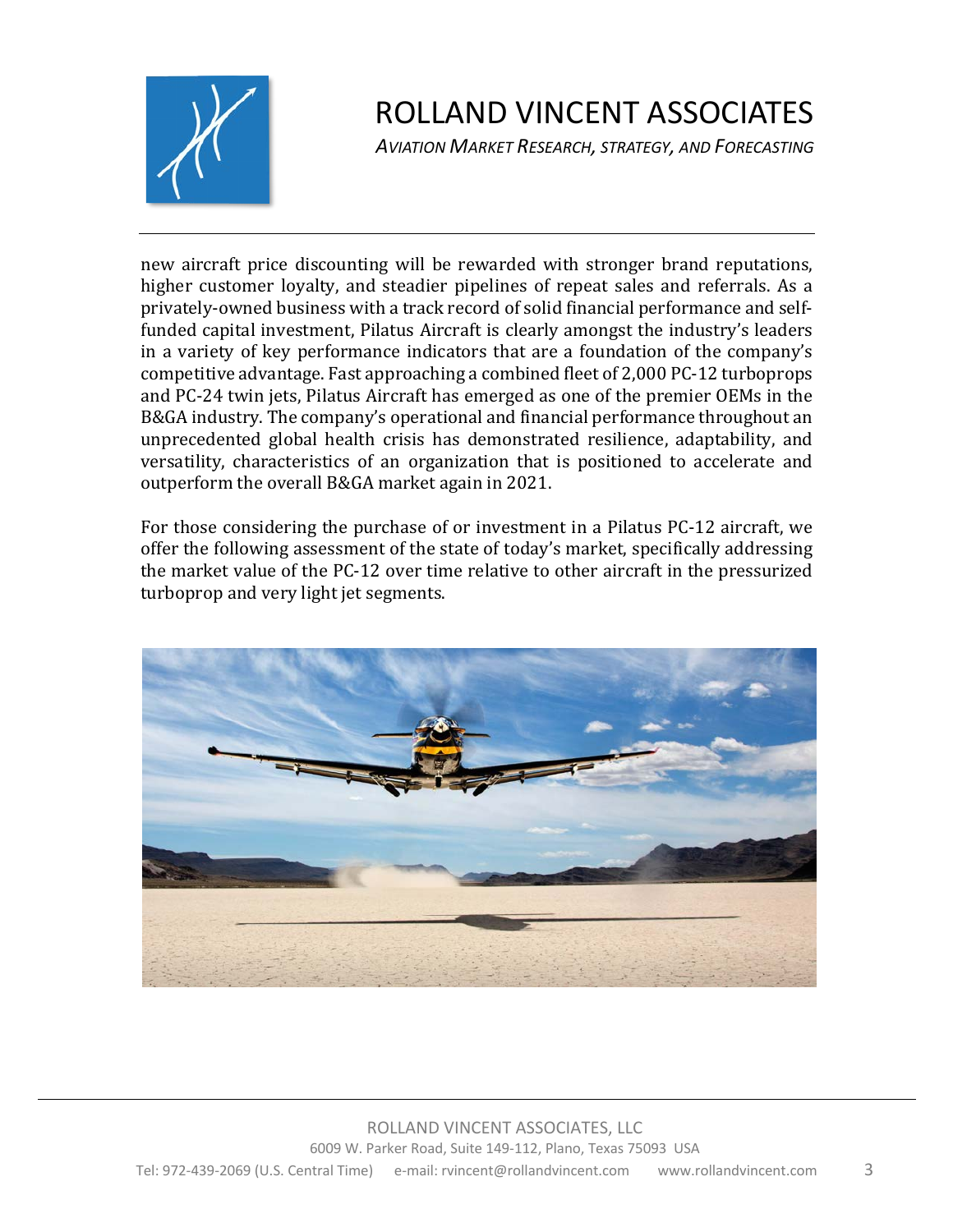

*AVIATION MARKET RESEARCH, STRATEGY, AND FORECASTING*

#### **THE PILATUS PC-12 MARKET**

In 1989, Pilatus Aircraft of Stans, Switzerland announced its intention to enter the business and general aviation market with the single-engine turboprop PC-12. The Pratt & Whitney Canada PT6-powered PC-12 first flew in 1991, and was certified by Swiss and U.S. FAA authorities in 1994, with initial customer deliveries beginning that same year. As of late April 2021, there were 1,739 PC-12s in operation worldwide, based in 60 countries and territories. Approximately 93% of the PC-12 fleet is wholly owned, while the remaining 7% is in shared and fractional ownership-type programs. By base location, North America (USA and Canada) accounts for 68% of the worldwide Pilatus PC-12 fleet, followed by Europe (14%), Asia Pacific (7%), Latin America & Caribbean  $(6%)$ , and Africa  $(4%)$ . Seventeen percent of all business turboprops in service in Europe – and  $13\%$  in North America – are PC-12s, higher than in any other major region of the world.

Beginning with the PC-12/45 in 1995, the PC-12 fleet has grown over time to include four main models. The  $2<sup>nd</sup>$  major iteration of the PC-12 design - the PC-12 NG – has so far proven to be the most successful of the family, with 924 aircraft in service accounting for more than half of the worldwide fleet. NG production ended in early 2020, with the NGX following in sequence in May 2020. As of late April 2021, JETNET counted 65 PC-12 NGX aircraft in the world fleet, based in 15 countries across five continents.

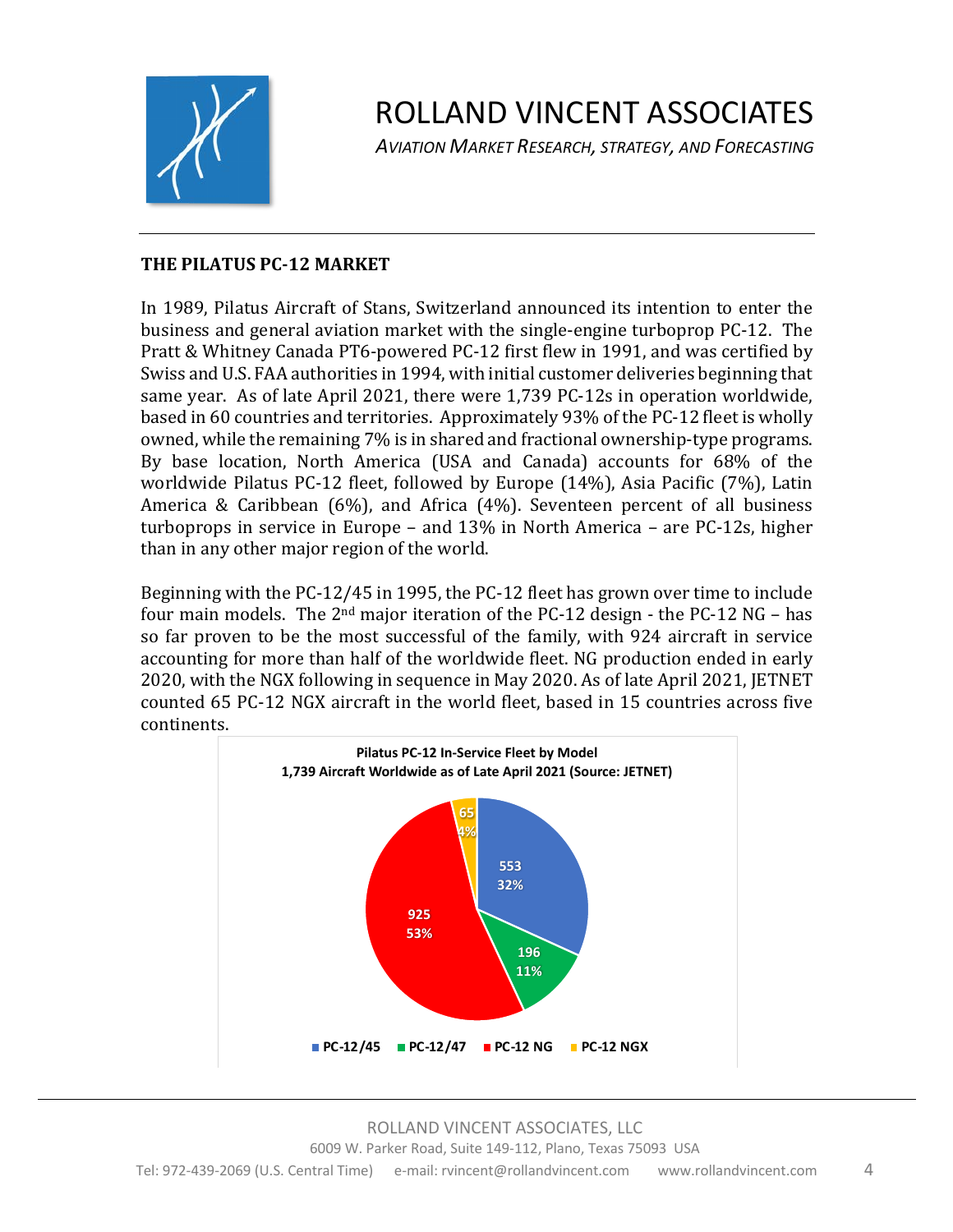

*AVIATION MARKET RESEARCH, STRATEGY, AND FORECASTING*

Initial deliveries of the PC-12 NG began in 2008, featuring a more powerful  $1,200$ -shp PT6A-67P engine, Honeywell Primus Apex flat panel glass flight deck with SmartView Synthetic Vision capability, enhanced aerodynamics, and higher speeds. Subsequent PC-12 NG enhancements have included the incorporation of electro-mechanical landing gear (e-Gear), an additional 5-knots of speed (increasing maximum cruise speed to 285 KTAS / 528 km/hour at FL 220), 10% better time-to-climb to cruise altitude, and lower cabin noise and vibration levels, enabled by a Hartzell 5-bladed graphite composite propeller and a series of drag-reducing aerodynamic improvements. In 2016, Pilatus upgraded the PC-12 NG to include an all-new entry door, Primus Apex Build 10 avionics software for additional ease of single-pilot operations, additional range to  $1,617$  nm  $/$  2,995 km with 4 passengers at high-speed cruise with NBAA IFR reserves, and interior improvements.

The PC-12 NGX was publicly announced and FAA / EASA certified in 2019, with initial customer deliveries beginning in May 2020. In comparison with the PC-12 NG, the PC-12 NGX features the new Pratt & Whitney PT6E-67XP engine with time between overhaul (TBO) increased  $43\%$  to 5,000 hours, an increase in high-speed cruise to 290 KTAS, updated avionics with touchscreen and cursor controls, autothrottle, FADEC, single power lever, low-speed propeller mode to enable a quieter cabin, 10% larger cabin windows, and an all-new interior with LED lighting and new air distribution system.

Amongst OEMs with at least 1,500 aircraft in operation, Pilatus has experienced the fastest fleet growth in the business aircraft industry over the past 10 years, expanding at a 5.3% compound annual growth rate (CAGR) worldwide. Notably, this is more than  $3x$  faster than the overall market, which grew at  $1.7\%$  CAGR for the business jet fleet and  $1.6\%$  CAGR for business turboprops. In a testament to the PC-12's market attractiveness and to Pilatus Aircraft's operations and supplier management expertise, there were 82 new factory deliveries of PC-12s in 2020, virtually unchanged year-over-year (YOY) despite the COVID-19 pandemic and its many disruptive impacts on air travel, factory operations, and production supply chains. The PC-12 delivery performance contrasted with that of the overall industry, which delivered 20% fewer new pressurized turboprops in 2020 YOY.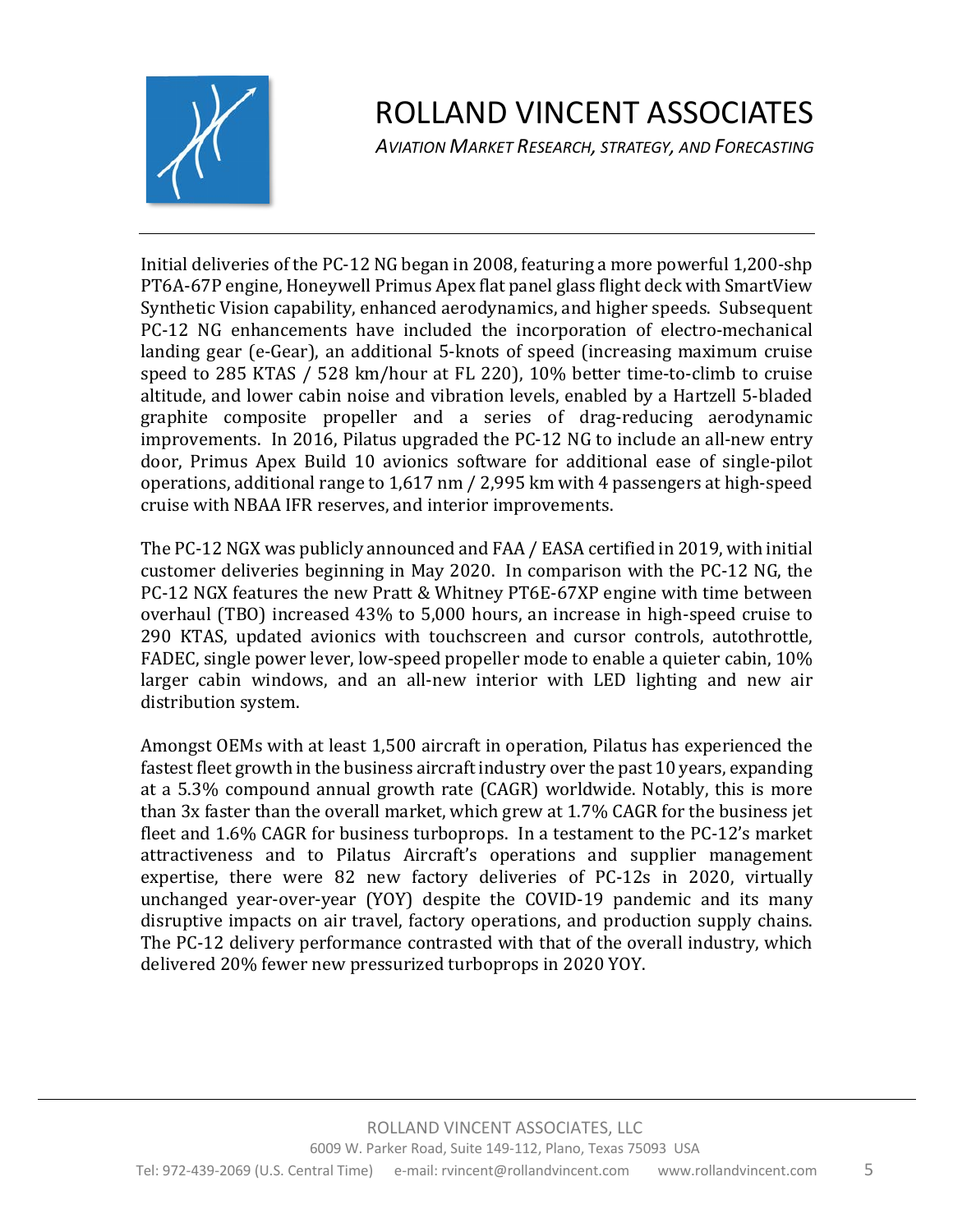

*AVIATION MARKET RESEARCH, STRATEGY, AND FORECASTING*

Our current forecast is that Pilatus Aircraft will deliver 84 new PC-12 turboprops in 2021, buoyed by strong interest in the PC-12 NGX model and supported by Pilatus' solid order backlog. Despite some nagging supplier quality issues that face all OEMs across the industry, Pilatus Aircraft's 2020 Annual Report, issued in mid-April 2021, indicated that the company was experiencing "solid market demand" and had already succeeded in selling its entire 2021 production lot of PC-12 and PC-24 twin jets.



A reflection of the growing worldwide acceptance of the PC-12 as a safe, reliable, and value-retaining aircraft is the fact that the model accounted for 26% of total new pressurized business turboprop deliveries 10 years ago, and fully 36% in 2020. We believe that Pilatus's CAPEX, R&D, and facility investments in Switzerland and at subsidiaries in Broomfield, Colorado, USA (Pilatus Business Aircraft Ltd.) and Adelaide, Australia (Pilatus Australia Pty Ltd.) position the company for steady growth in the years ahead.

Pilatus Aircraft ended 2020 with a firm order backlog of 1,704 CHF million (\$U.S. 1.815 billion), representing a healthy multiple of 1.53-times sales across Pilatus' B&GA and government / military trainer business units.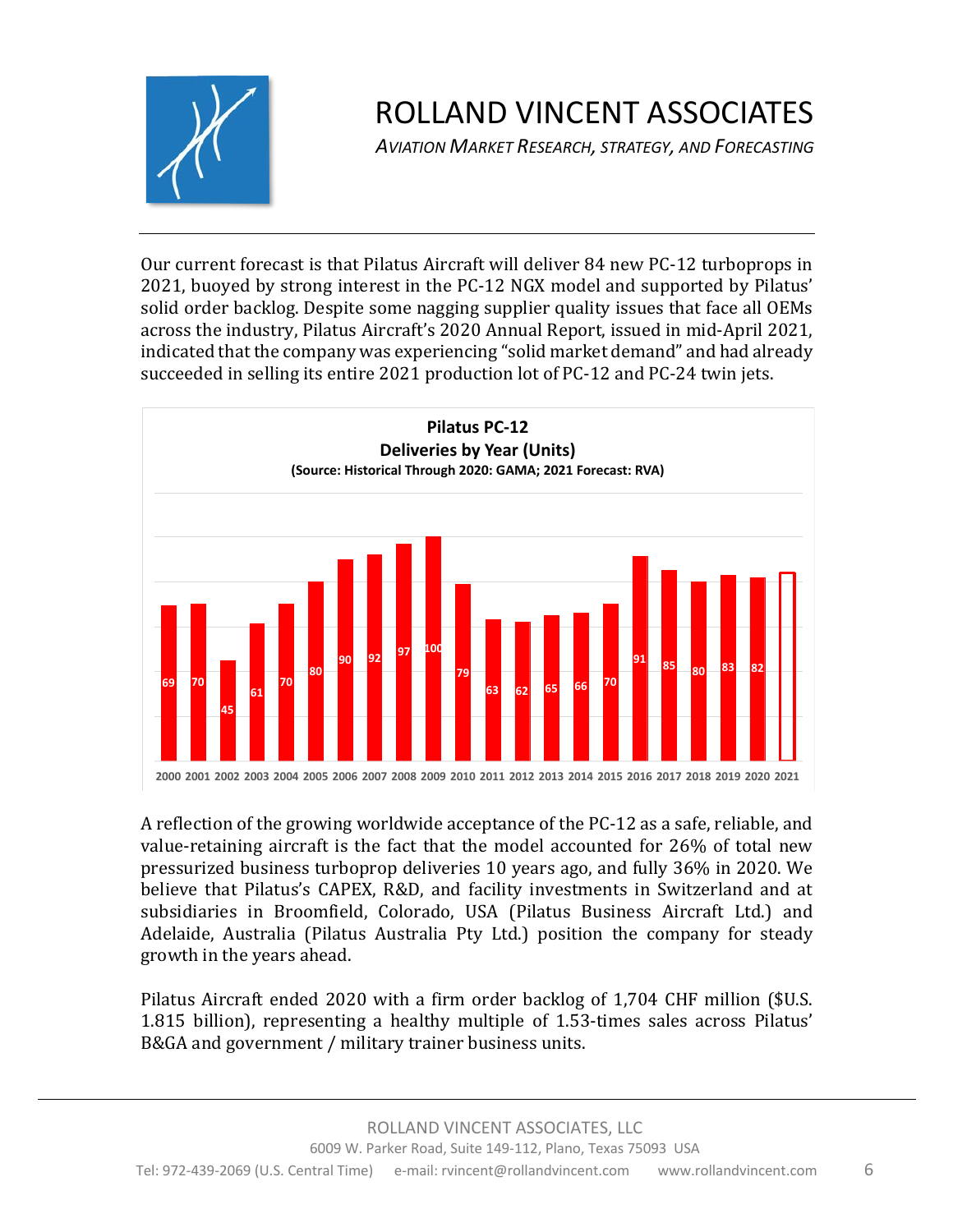

*AVIATION MARKET RESEARCH, STRATEGY, AND FORECASTING*

The following chart provides details on PC-12 equipped list prices by model year from 2005 to the present. These are published annually by Business  $&$  Commercial Aviation magazine in their *Purchase Planning Handbook (PPH)*, a standard reference in the business aviation industry. Reflecting Pilatus' policy of consistently refreshing its product line, these list prices reflect different versions of the PC-12, including the introduction of PC-12 NG in 2008 and PC-12 NGX in 2020. While year-over-year PC-12 price inflation has tended to be modest, step changes in equipped list prices are typically associated with the introduction of new versions of the model, in line with industry practices. The PC-12's new equipped list price has increased  $\sim$ 19% over the past 10 years, reflecting continuous product enhancements of the PC-12 NG and the introduction of the PC-12 NGX.

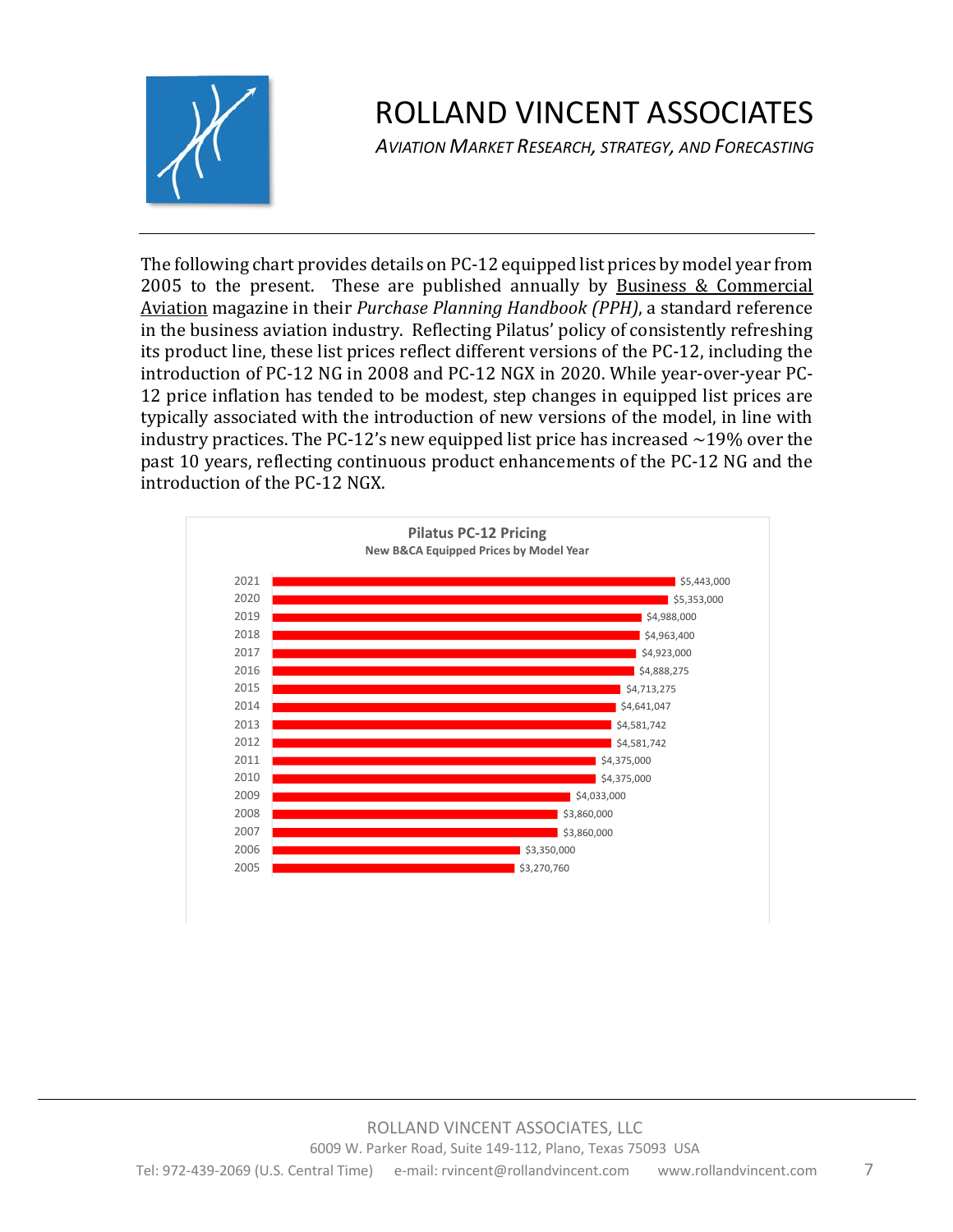

*AVIATION MARKET RESEARCH, STRATEGY, AND FORECASTING*

The percentage of the business aircraft fleet that is available for sale tends to fluctuate with overall business cycles, with higher inventory during periods of recession. This was certainly the case in 2008/2009 in the buildup to and aftermath of the Global Financial Crisis, when for-sale inventory spiked quickly and remain at an elevated rate for the next several years. Inventory for sale returned to pre-recession levels in 2013 for the PC-12 and for business turboprops more generally, and in 2014 for business jets.

The COVID-19-induced global recession in 2020 initially encouraged some aircraft owners to put their aircraft on the market, at precisely the same time as transaction activity froze almost completely in April / May, creating short-term havoc, and temporarily uncertain valuations. A late-year surge in pre-owned sales combined with fewer aircraft being placed on the market has brought us to today's situation of very limited inventory, in fact lower than at any time as measured by industry databases like JETNET. This is particularly the case with the PC-12. Of the 58 PC-12 aircraft listed as for sale on JETNET in late April 2020, just 19 were delivered new in the prior 10 years. This is significantly lower than the competition, a situation that bodes well for stronger transaction pricing and aircraft valuations going forward.

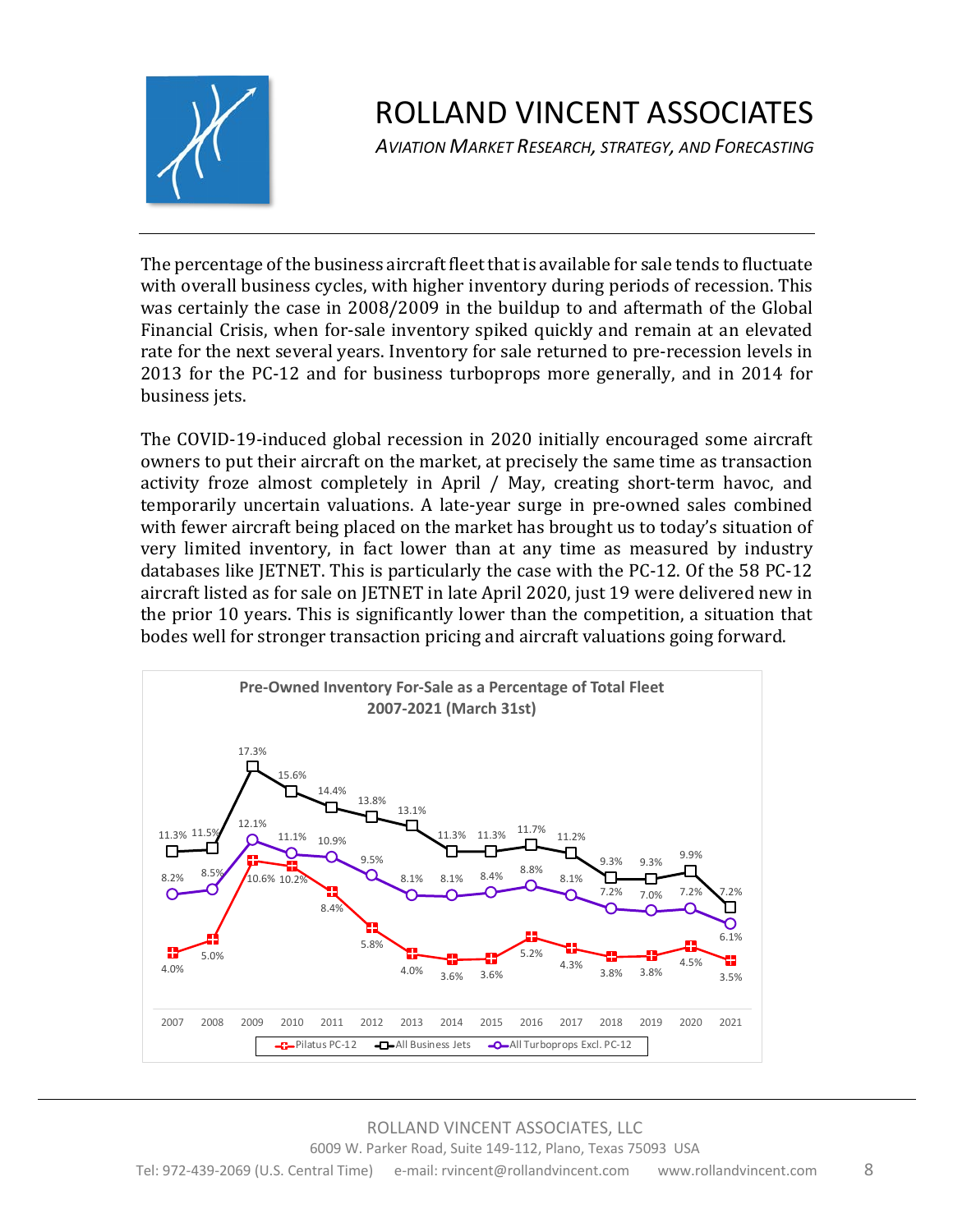

*AVIATION MARKET RESEARCH, STRATEGY, AND FORECASTING*



*Source: JETNET; based on monthly averages calculated at the end of March 2021*

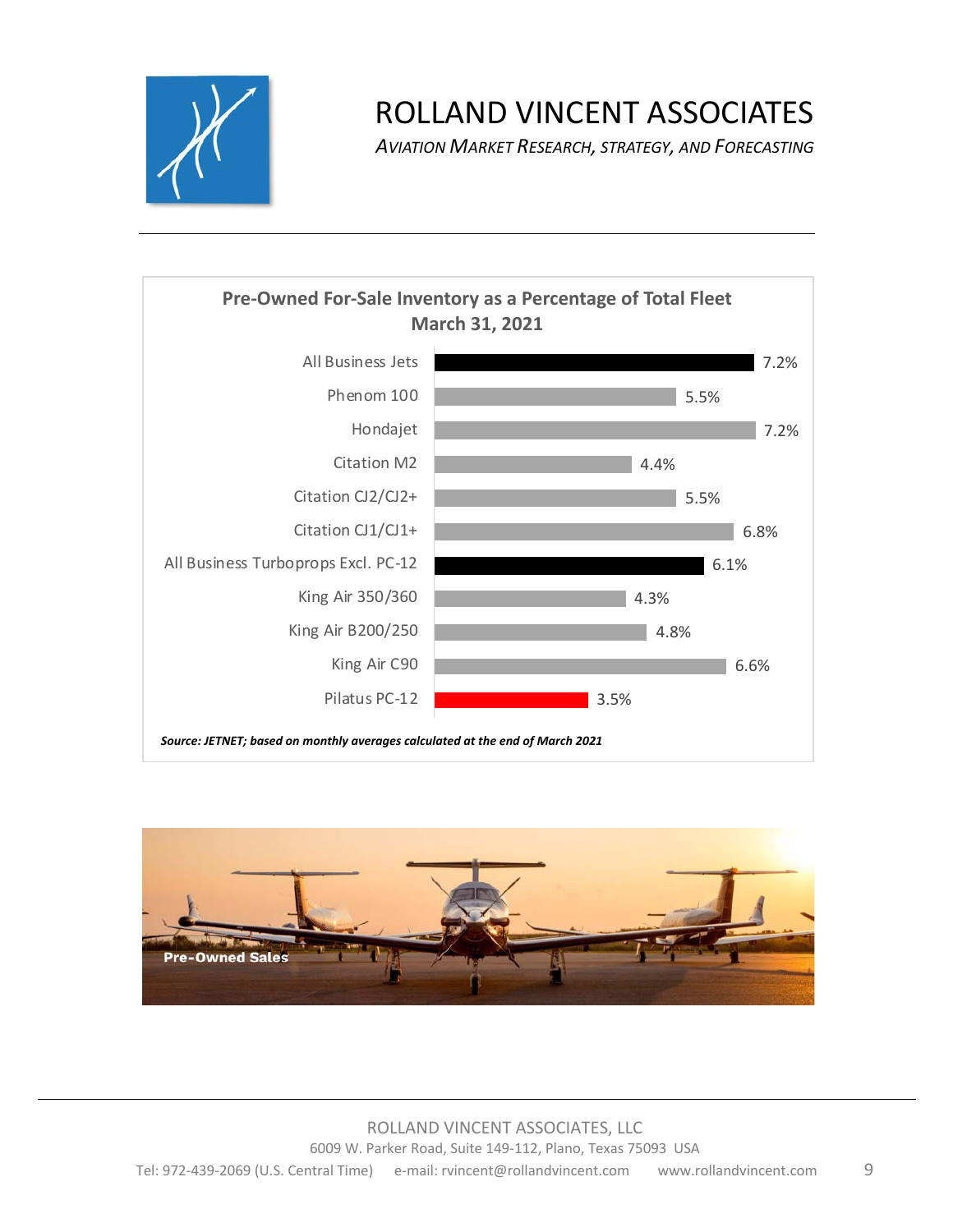

*AVIATION MARKET RESEARCH, STRATEGY, AND FORECASTING*

An analysis of pre-owned turboprop retail sales and lease transactions since 2005 reveals that PC-12 aircraft have sold 49% more quickly than the turboprop competition. In the midst of the COVID-19 crisis throughout 2020, pre-owned PC-12 days-on-market actually fell 15% YOY while other turboprop models languished, collectively remaining about 10 months longer on the market before finding a buyer.



Well-maintained, low-time aircraft continue to be in strong demand across all market segments in busines and general aviation, but very few of these most desired models are available for sale today. After 26 years of service, the PC-12 has continually succeeded in attracting and retaining an almost cult-like following amongst B&GA owners / operators, and within the aircraft finance, dealer / broker, and appraisal communities. Customer loyalty to Pilatus is very high based on on-going surveys conducted by JETNET iQ on brand awareness, brand quality, and future purchase intentions.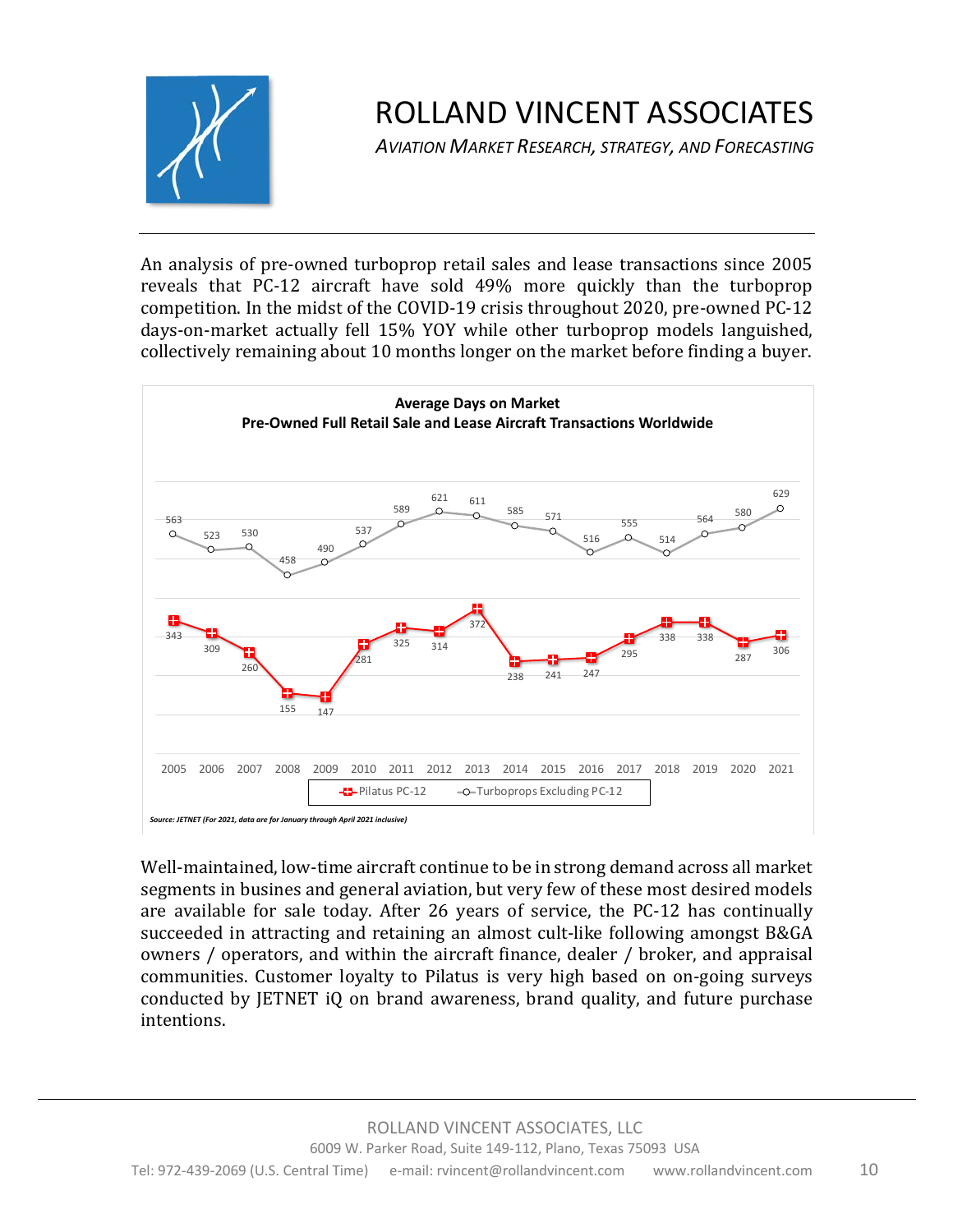

*AVIATION MARKET RESEARCH, STRATEGY, AND FORECASTING*

#### **PILATUS PC-12 VALUE RETENTION**

Based on our on-going analyses, the PC-12 stands out amongst its competition in retaining its market value over time. Value retention is proving to be resilient in the face of marketplace headwinds and the buffeting effects of COVID-19. The relatively few PC-12 aircraft that are sold in pre-owned markets are distinguished by their ability to command prices that are consistently amongst the highest in the industry relative to what the original buyer of a new aircraft paid. This is a testament to the PC-12's quality, reliability, and unique features and capabilities. Pilatus Aircraft has a well-deserved reputation for doing what it does very well and adheres to policies that include internal funding of product development, disciplined production rate planning and execution, and limited discounting of new aircraft. This profitable formula provides upside for key stakeholders, and is the foundation for residual value retention, providing aircraft buyers of both new and pre-owned Pilatus PC-12s with peace of mind that they have made a wise investment decision.

In the following pages, we provide an assessment of actual pre-owned PC-12 transaction prices as recorded by JETNET and review the latest pre-owned retail prices from the Spring 2021 edition of **Aircraft Bluebook**.

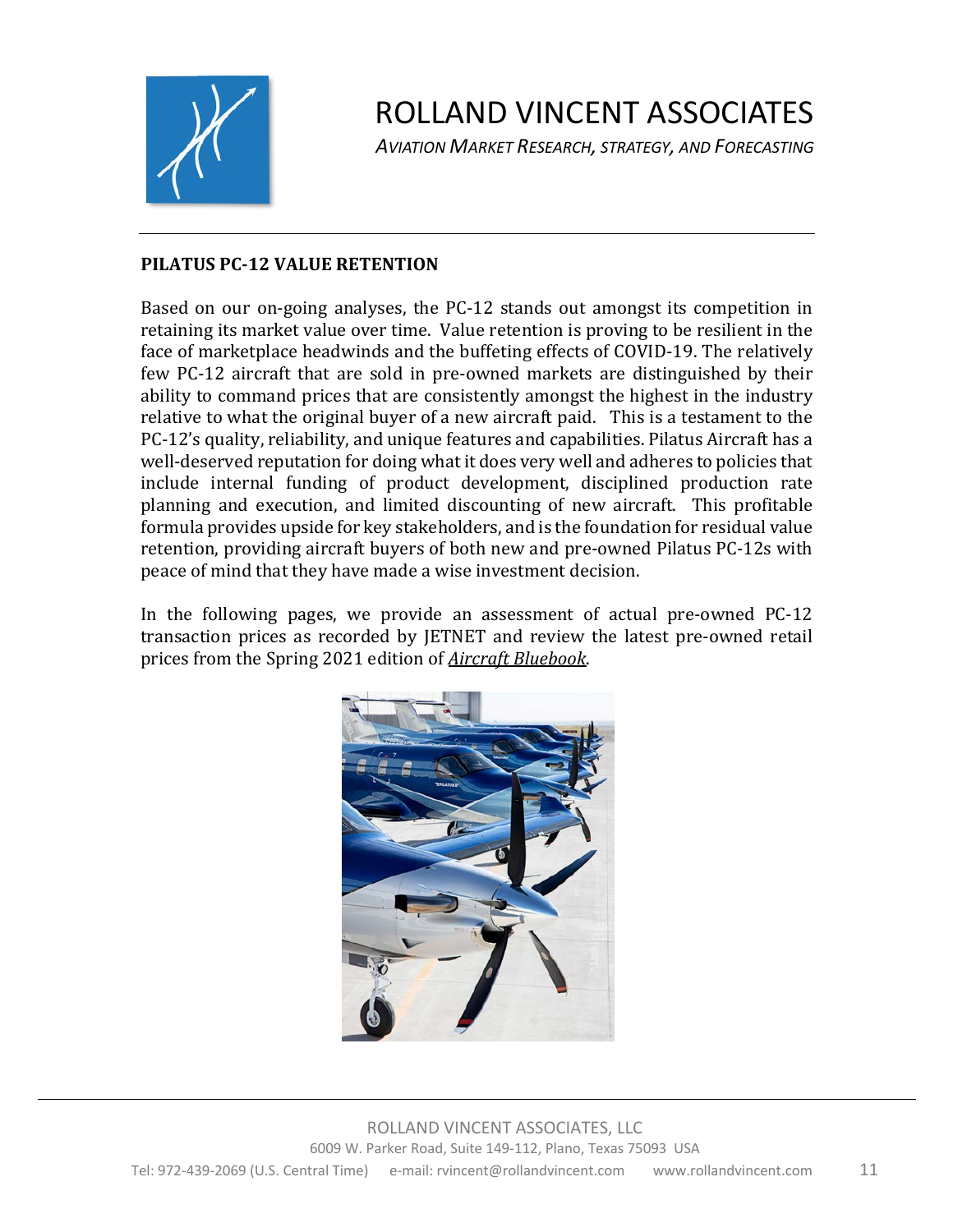

*AVIATION MARKET RESEARCH, STRATEGY, AND FORECASTING*

As one of the leading aircraft market database providers, JETNET captures actual serial number-specific transaction prices for pre-owned models wherever possible. Although the transaction values database is relatively small, it is growing and provides rich insights into the actual prices being paid by retail customers.

We analyzed a total of 105 pre-owned PC-12 NG transactions in the JETNET values database over a period from 2011 through March 2021 and compared these prices to that model year's original equipped price as presented in the **Business & Commercial** *Aviation (B&CA) Purchase Planning Handbook.* Results are presented in the graph below. All price points are in then-year U.S. Dollars and are not adjusted for inflation. The flatness of the curve after Year 5 from initial delivery is apparent and establishes a benchmark against which most other aircraft models struggle to compete. An implied 10-year residual value of 76-77% is simply unmatched by any direct competitor, based on our review of available databases.

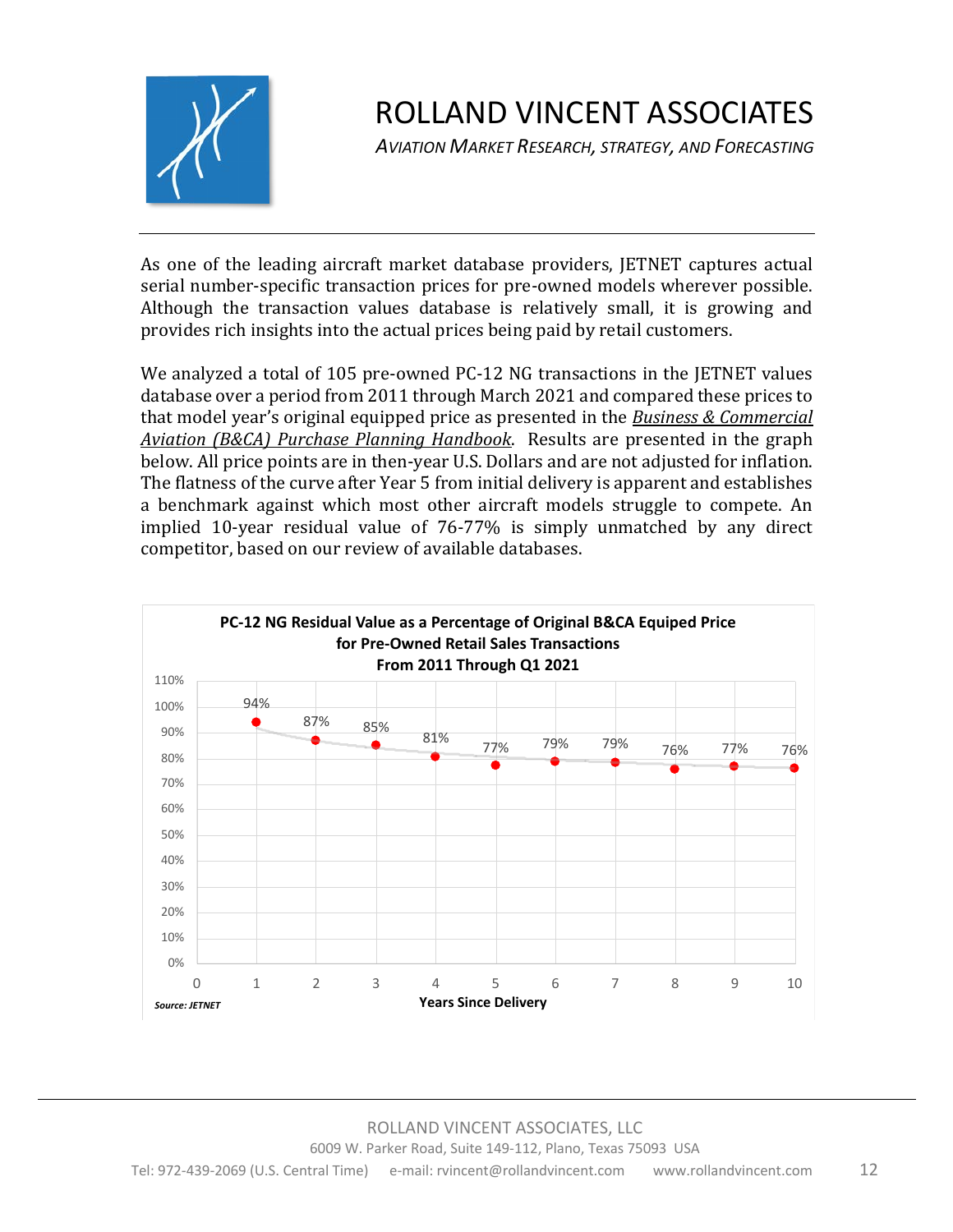

*AVIATION MARKET RESEARCH, STRATEGY, AND FORECASTING*

Focusing the same assessment just on recent transactions involving the PC-12 NG in the COVID-19 era yielded similar conclusions. Of the 36 PC-12 NG transactions in 2020 and year-to-date in 2021 for which JETNET has captured actual transaction prices, the range of residual values lies within a band of  $71-77\%$ , an impressive performance in an unprecedented period of marketplace disruption and opaqueness.



In our opinion, prospective buyers, lenders, lessors, and other stakeholders should take note of the strong residual value performance of the PC-12. Pre-owned inventory levels are currently at all-time lows, and new production deliveries are likely to remain relatively flat for the next 1-2 years as aircraft supply chains are repaired, new orders are taken, and production rates are eventually accelerated. In the near term, very low inventory, stable new factory deliveries, and a rebound in new orders conditions evident in today's business aircraft marketplace - bode well for stronger market valuations. While recent aircraft price guides like *Aircraft Bluebook* and *Vref* have applied mark-to-market adjustments across all B&GA models to reflect the suddenness of COVID-19, we believe that these value estimates are lagging and outof-date indicators of the uncertain market conditions of last year.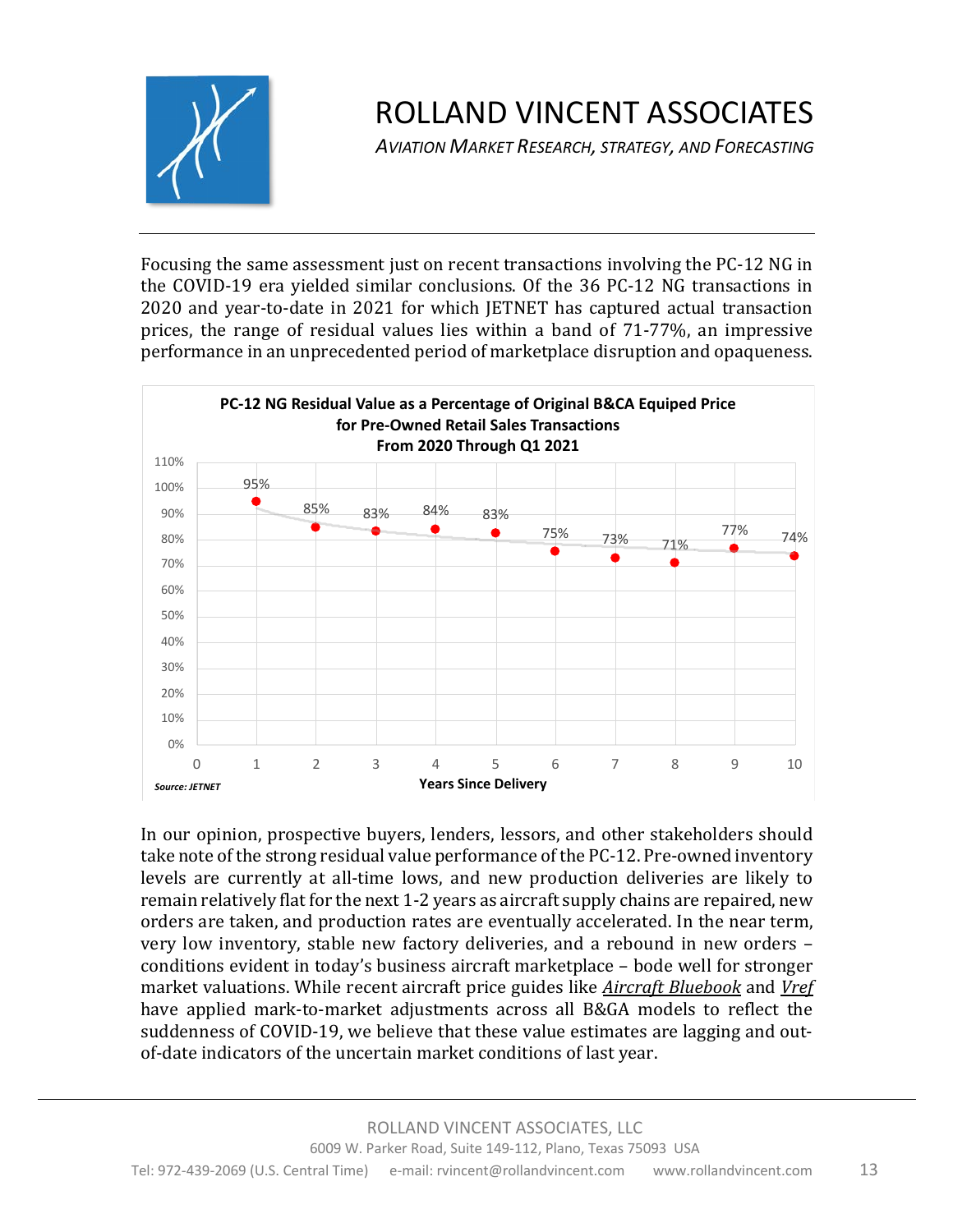

*AVIATION MARKET RESEARCH, STRATEGY, AND FORECASTING*

We base the following analyses on retail prices as published in the most recent edition of *Aircraft Bluebook* (dated Spring 2021) in comparison with equipped list prices for new aircraft models from Business & Commercial Aviation (B&CA)'s *Purchase Planning Handbook*. As was the case with prior research we have conducted on this topic, the PC-12 once again consistently leads the competition in retaining value over time (see chart below). While the absolute percentages are somewhat lower than we had calculated in 2018 (reflecting what we believe are temporary COVID-19 related markdowns in the *Aircraft Bluebook*), the relative positioning of the PC-12 versus its closest competition remains unchanged and market-leading by a wide margin.

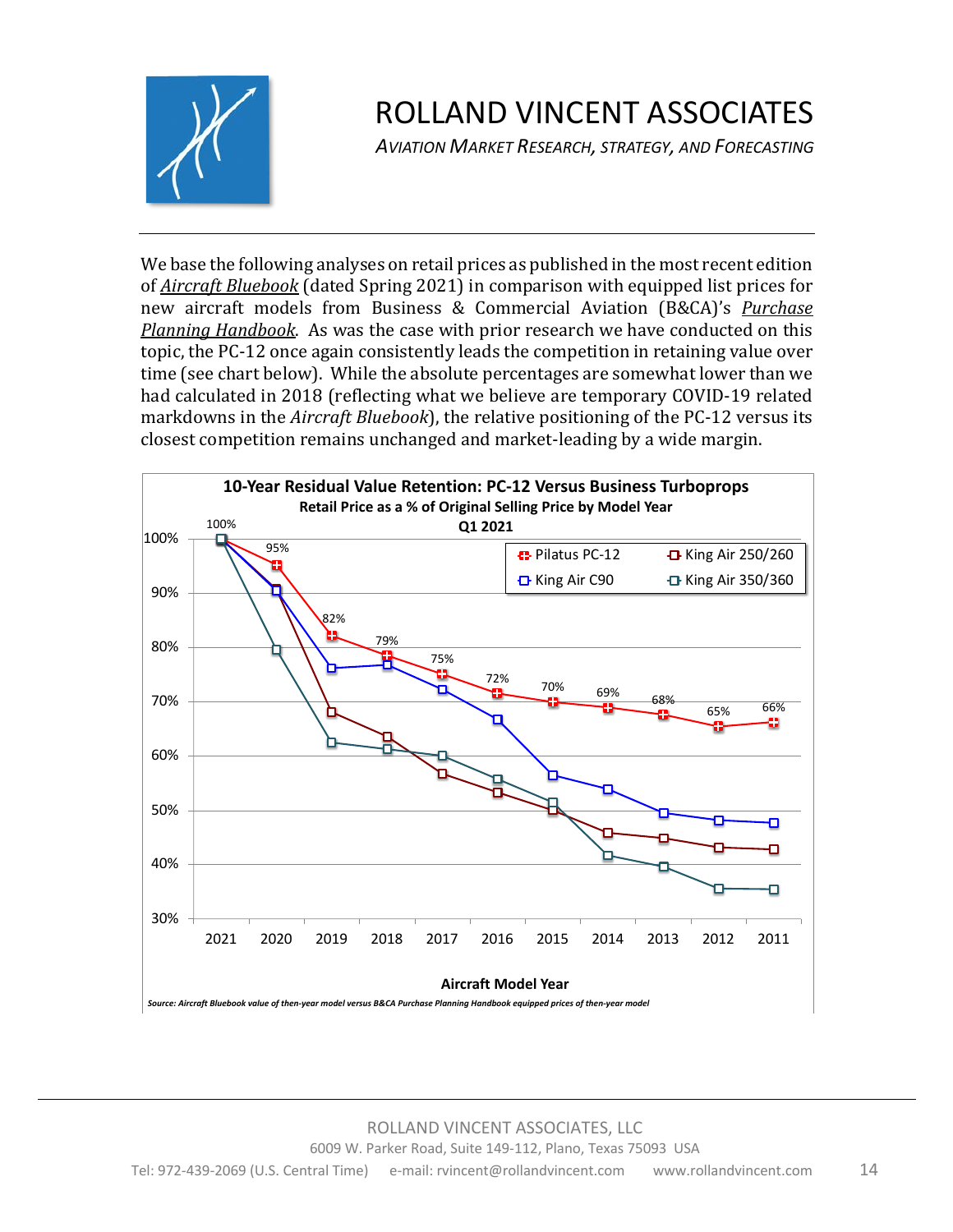

*AVIATION MARKET RESEARCH, STRATEGY, AND FORECASTING*

An assessment of the PC-12 relative to a number of Very Light Jet models reveals a similar pattern of residual value retention, with the PC-12 distinguishing itself as a clear value retention leader throughout the ownership cycle. This is particularly the case after Year 5 from factory delivery. Over the longer run, the PC-12's proven dispatch reliability, durability, and operational versatility  $-$  and lest we forget the smartly-designed cargo door, unimproved runway capability, superior payload range performance, and direct operating cost advantages – open a world of commercial possibilities for  $2<sup>nd</sup>$  and  $3<sup>rd</sup>$  owners. Whether deployed as an air ambulance, cargo and small package carrier, or in air tours and passenger airliner roles, the PC-12 continues to be a smart and profitable choice for customers with some of the market's most demanding missions, regardless of geography.

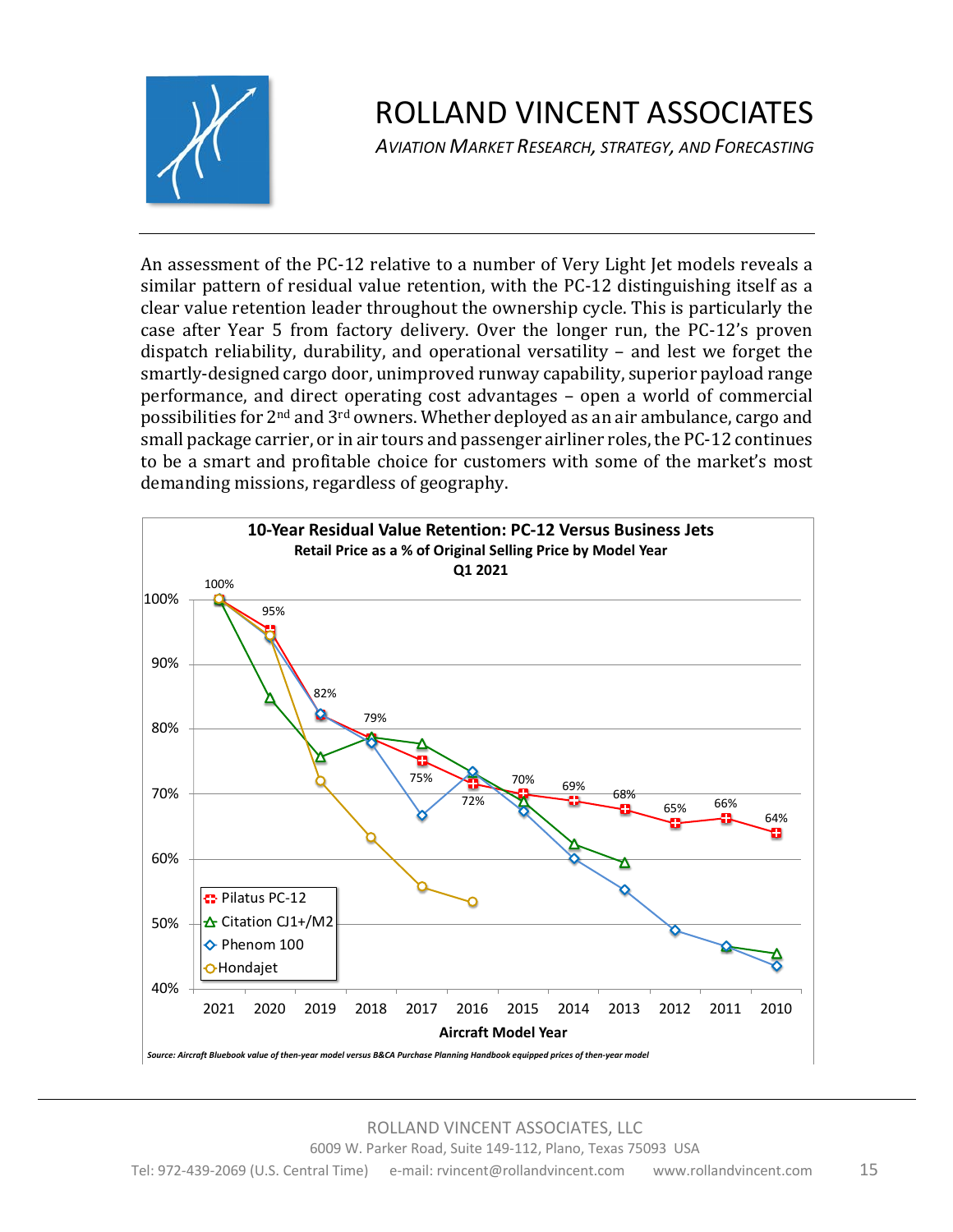

*AVIATION MARKET RESEARCH, STRATEGY, AND FORECASTING*

#### **THE BOTTOM LINE**

While all forms of transportation equipment are depreciating assets, the Pilatus PC-12 has proven to be resilient in today's dynamic marketplace. The PC-12 continues to consistently outperform the competition in retaining market value. This is a testament to the aircraft itself - renowned Swiss design, engineering, and product quality - as well as discipline and consistency at Pilatus in aligning aircraft production rates with demand, limiting new aircraft discounts, and investing in continuous product development. The PC-12's unique residual value proposition is both resilient and enduring. A benchmark with a unique value proposition in the business and general aviation industry, the Pilatus PC-12 provides peace of mind and residual value assurance to aircraft owners, operators, financiers, and other stakeholders.



\* \* \* \* \*